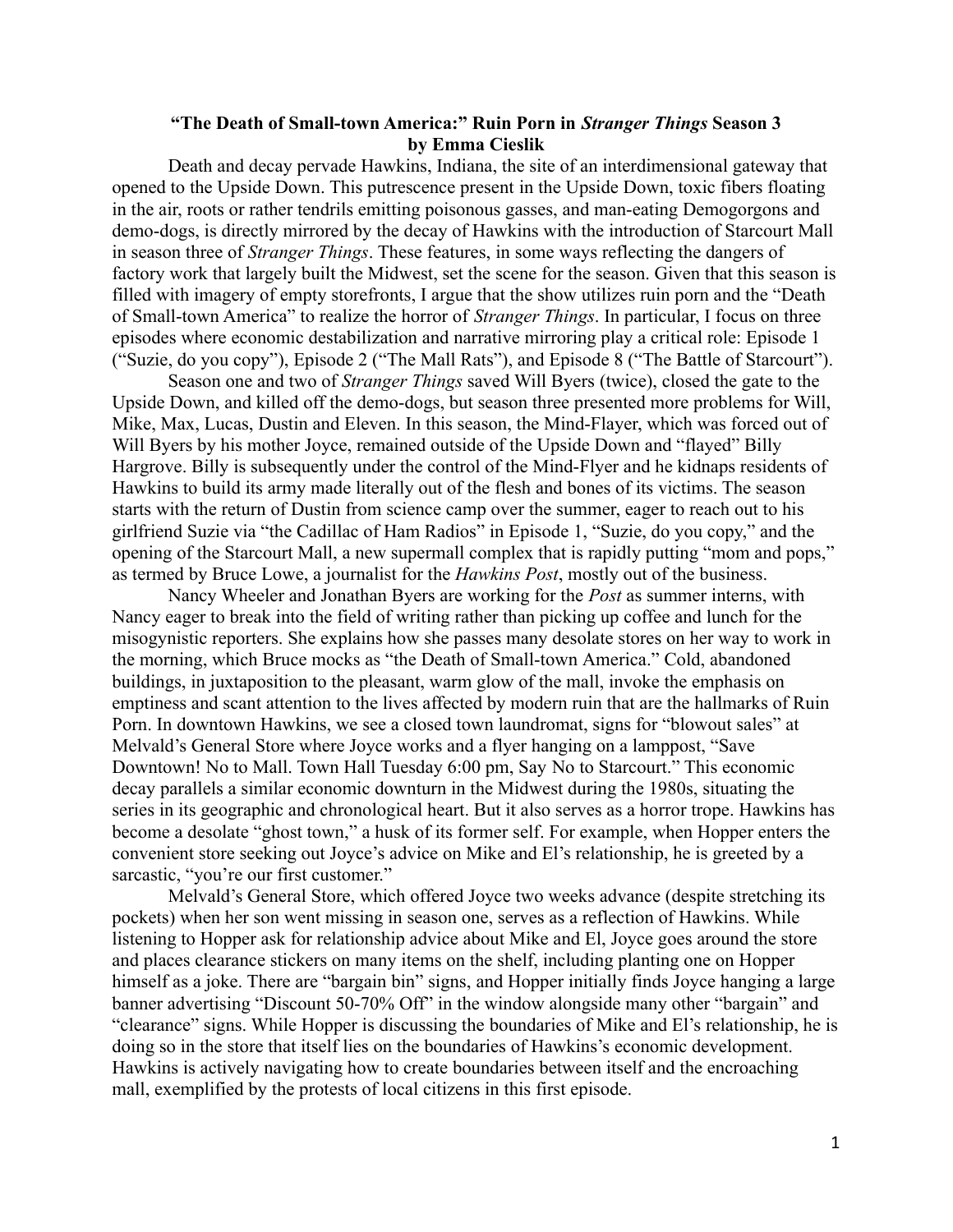Mirroring continues throughout the series, as the introduction of Starcourt Mall and the destabilization of Hawkins's "mom and pop shops" mirrors the subsequent destabilization of perceived safety with Russians infiltrating Hawkins and working to reopen the gate to the Upside Down. The Starcourt mall parallels the introduction of new technological and cultural influences, whether it be Eleven's beloved clothing from the Gap, or the machine created by Alexi, a Russian engineer, and his ill-fated partner to reopen the gate that we see in the first scene of the series. The introduction of technology, which dooms the convenient store that Joyce works at, also dooms the town as the Mind-Flyer remains alive with the gate open until Hopper and Joyce close it. In this first episode, just like in the other two seasons, we are introduced into the primary problem of the protagonists—Will's disappearance in season one and subsequent "possession" by the Mind-Flayer in season two—but in season three, we are introduced to small-town economic decay in much the same way as supernatural terrors in the first two.

In episode two, "The Mall Rats," the first scene shows Billy fleeing Brimborn Steel Works after being "infected" by the Mind-Flayer. Another reference to the closing of factories across the Rust Belt during the 1980s and 1990s, this decrepit factory shows how ruin porn is used to visually intensify the horror in *Stranger Things.* Sites of supernatural and natural violence occur at sites of economic and social decay throughout this series, at Brimborn Steel Works where Hawkins residents are "flayed" and at Hess Farm where the Russians were constructing their machine. Isolated, abandoned farms on the outskirts of Hawkins, which could easily shift hands without people noticing, were targeted by the Russians for their purpose and actually facilitated one of the main horrors of the series—the attempted reopening of the gate to the Upside Down. At the end of the series, El and her friends are hiding in the Starcourt Mall, the last safe place they can find, which turns out to be the scene of the most violent acts, including Billy's death, El's removal of part of the Mind-Flayer in her leg and the loss of El's powers.

At the start of this episode, Billy runs away from Brimborn Steel Works and drives to a nearby telephone booth, where he calls 911 but instead the call drops, and he emerges into what appears to be the Upside Down, screaming "what do you want?" at a group of approaching citizens of Hawkins led by a vision of himself. "To build," the vision replies. Along with decay, artificial construction is a primary theme throughout the series, and Billy's own role in kidnapping and constructing the Mind-Flayer's physical body with the flesh and bones of the citizens of Hawkins mirrors just how the same "flesh and blood" of Hawkins is stolen from Hawkins's downtown storefronts and reconstructed the Starcourt Mall.

In episode two, we again return to Joyce and Hopper in Melvald's General Store, where we see the Kodak Processing Center is indefinitely closed, with the sign reading "Thank You for 34 Wonderful Years at Melvald's." The store hints at other economically doomed businesses in the coming fifty years because of technology introduced to Hawkins and to the United States. Film processing centers will soon be deserted as people turn to digital photography equipment and share photographs online instead of printing out hard copies. There is a sign on the wall for Radio Shack, and RadioShack Corporation filed for Chapter 11 protection under bankruptcy in 2015, almost exactly fifty years later chronologically than the time period in which the series is set. While at the store, Hopper receives a radio call that there is a protest in front of city hall with picketers carrying signs reading "Recall the Mall," setting the stage for future uproar about the mall before the final fight scene in the mall's court in episode three.

*Stranger Things* concludes its third season in episode eight at the Starcourt mall, where El, Mike and Max face off against Billy and the Mind-Flayer. While the Mind-Flayer's appearance situates the scandal surrounding the 30 lives lost to the Mind-Flayer at this recently